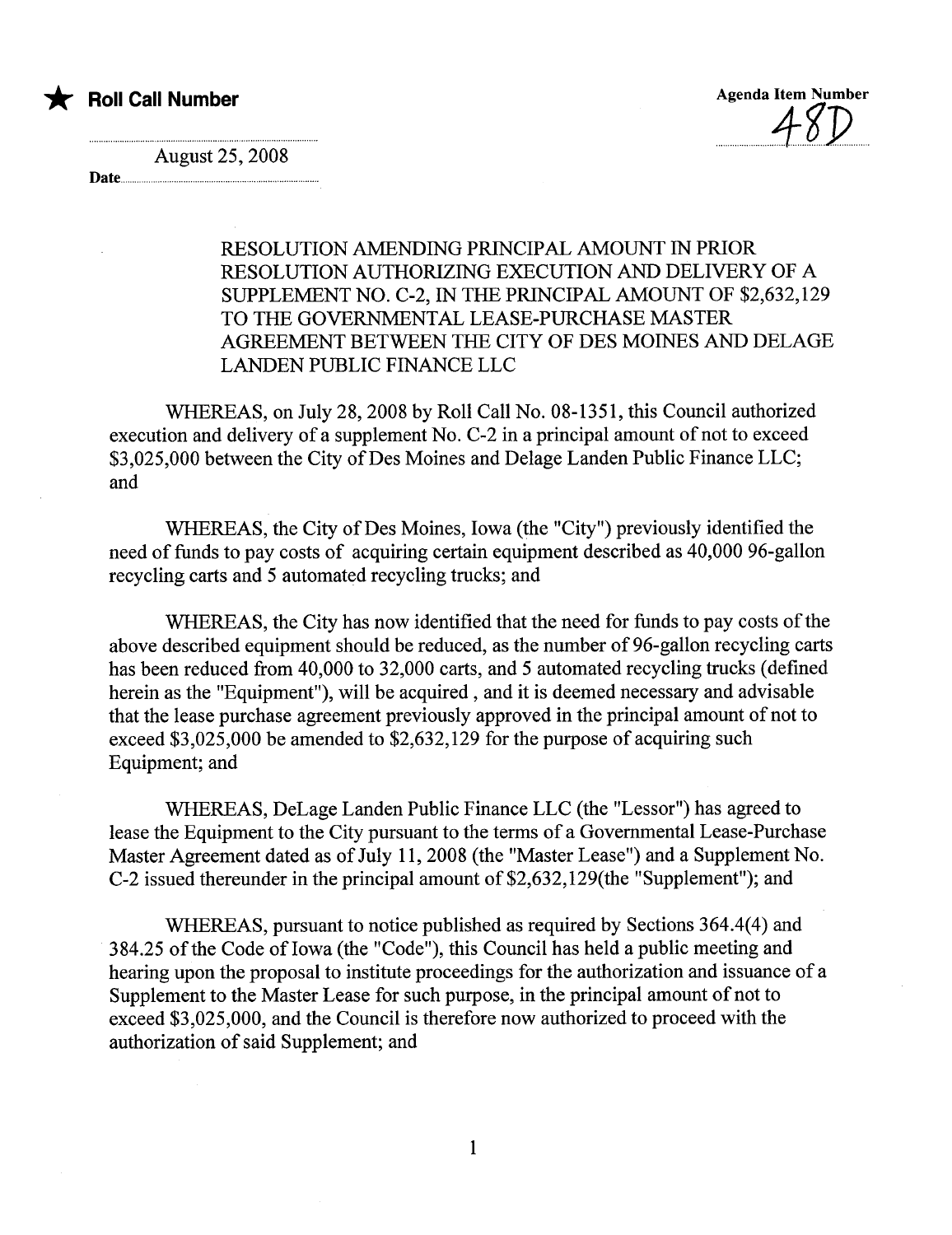

Agenda Item Number  $70$ 

August 25, 2008

............................... ................. ............................. .

Date...

WHREAS, this Council has determined that the term of the Supplement does not exceed the economic life of the Equipment being acquired pursuant thereto; and

WHEREAS, payments of rent due under the Supplement shall be payable solely and only out of the Solid Waste Fund of the City of Des Moines, but subject to nonappropriation as described in Section 7 of the Master Lease; and

WHEREAS, there has been presented to this meeting the form of Supplement which the City proposes to enter into; and

WHEREAS, it appears that such instrument is in appropriate form for the purposes intended.

NOW, THEREFORE, BE IT RESOLVED BY THE CITY COUNCIL OF THE CITY OF DES MOINS, IOWA:

Section 1. Definitions. The following terms shall have the following meanings in this Resolution unless the text expressly or by necessary implication requires otherwise:

"Equipment" shall mean those items of equipment as set forth in the Supplement, consisting of 32,000 96-gallon recycling carts and 5 automated recycling trucks;

"Financing Documents" shall mean any insurance, delivery, transcript and incumbency certificates to be delivered by the City in conjunction with the closing of the Supplement, UCC-1 financing statements relating to the Equipment to be acquired pursuant to the Supplement, and Form 8038-G Information Reporting Return;

"Issuer" or "City" shall mean the City of Des Moines, Iowa;

"Lessor" shall mean DeLage Landen Public Finance LLC;

"Master Lease" shall mean the Governmental Lease-Purchase Master Agreement dated as of July 11,2008 by and between the City and the Lessor;

"Paying Agent" shall mean the City Treasurer, or such successor as may be approved by Issuer as provided herein and who shall carry out the duties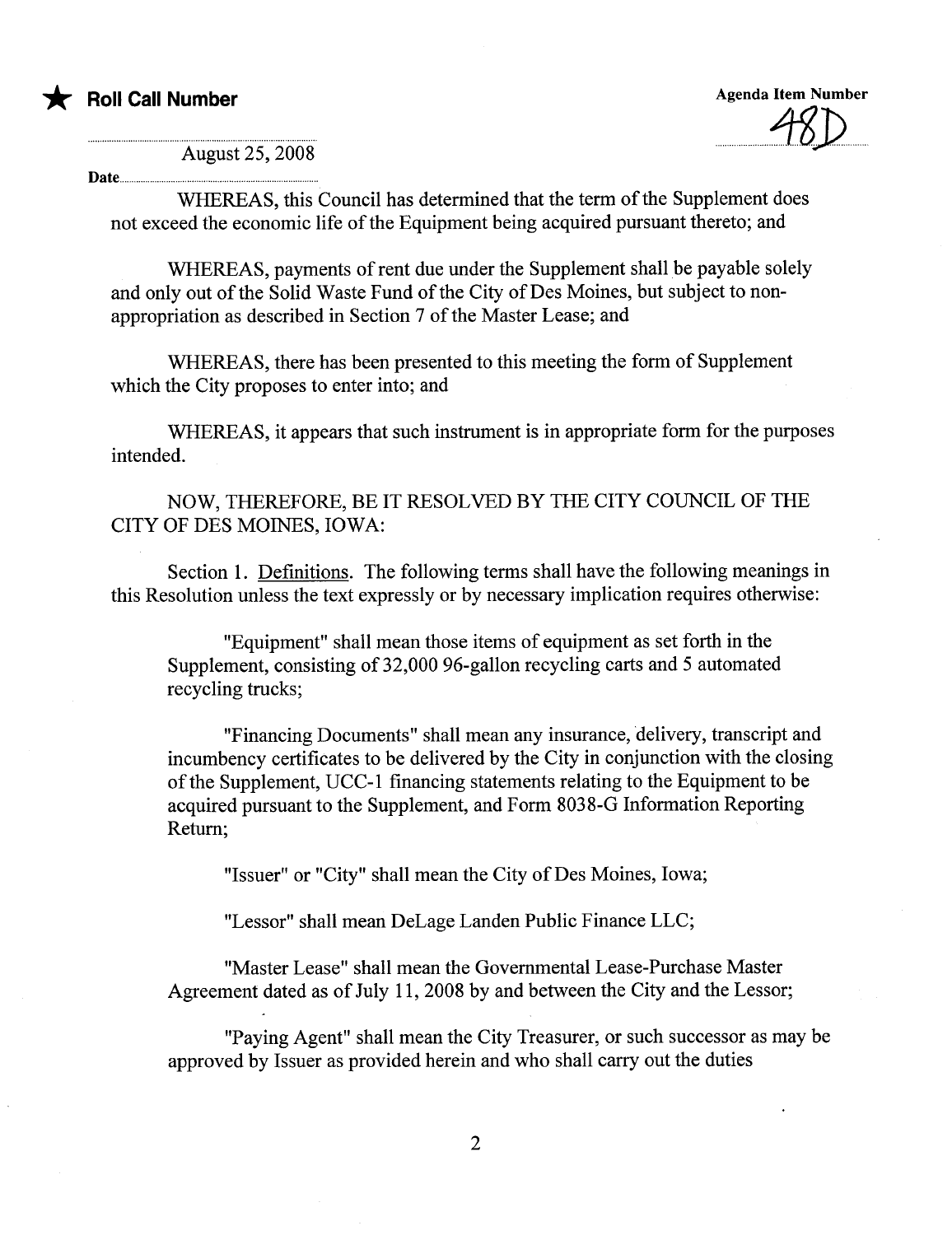

Date...

## August 25, 2008

prescribed herein as Issuer's agent to provide for the payment of principal of and interest on the Supplement as the same shall become due;

"Registrar" shall mean the City Treasurer, or such successor as may be approved by Issuer as provided herein and who shall carry out the duties prescribed herein with respect to maintaining a register of the owner of the Supplement. Unless otherwise specified, the Registrar shall also act as Transfer Agent for the Supplement;

"Supplement" shall mean Supplement No. C-2 to the Master Lease to be entered into by and between the City and Lessor with respect to the acquisition of the Equipment, to be dated as of the date of delivery of the Equipment to the City, to be in the principal amount of \$2,632, 129 and to bear interest at the rate per annum described in the Master Lease;

Section 2. Authority and Purpose. The Supplement authorized by this Resolution shall be issued pursuant to Sections 364.4(4) and 384.25 of the City Code of Iowa, and in compliance with all applicable provisions of the Constitution and laws of the State of Iowa. The Supplement amends the previously authorized Supplement pursuant to Council Resolution R.C. 08-1351 and is hereby authorized to be issued in the principal amount of \$2,632, 129 for the purpose of paying costs of acquiring the Equipment as provided thereunder and to .

Section 3. Source of Payment. Rental payments due under the Supplement shall be payable from the debt service fund of the City, but subject to non-appropriation under the terms of Section 7 of the Master Lease.

Section 4. Approval of Supplement. The Lessor shall acquire the Equipment on behalf of the City and shall thereafter lease the same to the City pursuant to the Master Lease and Supplement, which provides for the payment of rent by the City from the date of delivery of the Equipment to the City, in the amounts and at the rate and in installments as shall be specified therein, and the form and content of the Supplement, the provisions of which are incorporated herein by reference, hereby are in all respects authorized, approved and confirmed. The Mayor and the City Clerk are authorized, empowered and directed to execute, attest, seal and deliver the Supplement for and on behalf of the City, including necessary counterparts and in substantially the form and content now before this meeting but with such changes, modifications, additions or deletions therein as shall to them, upon the advice of the City Attorney, seem necessary, desirable or appropriate, their execution thereof to constitute conclusive evidence of their

3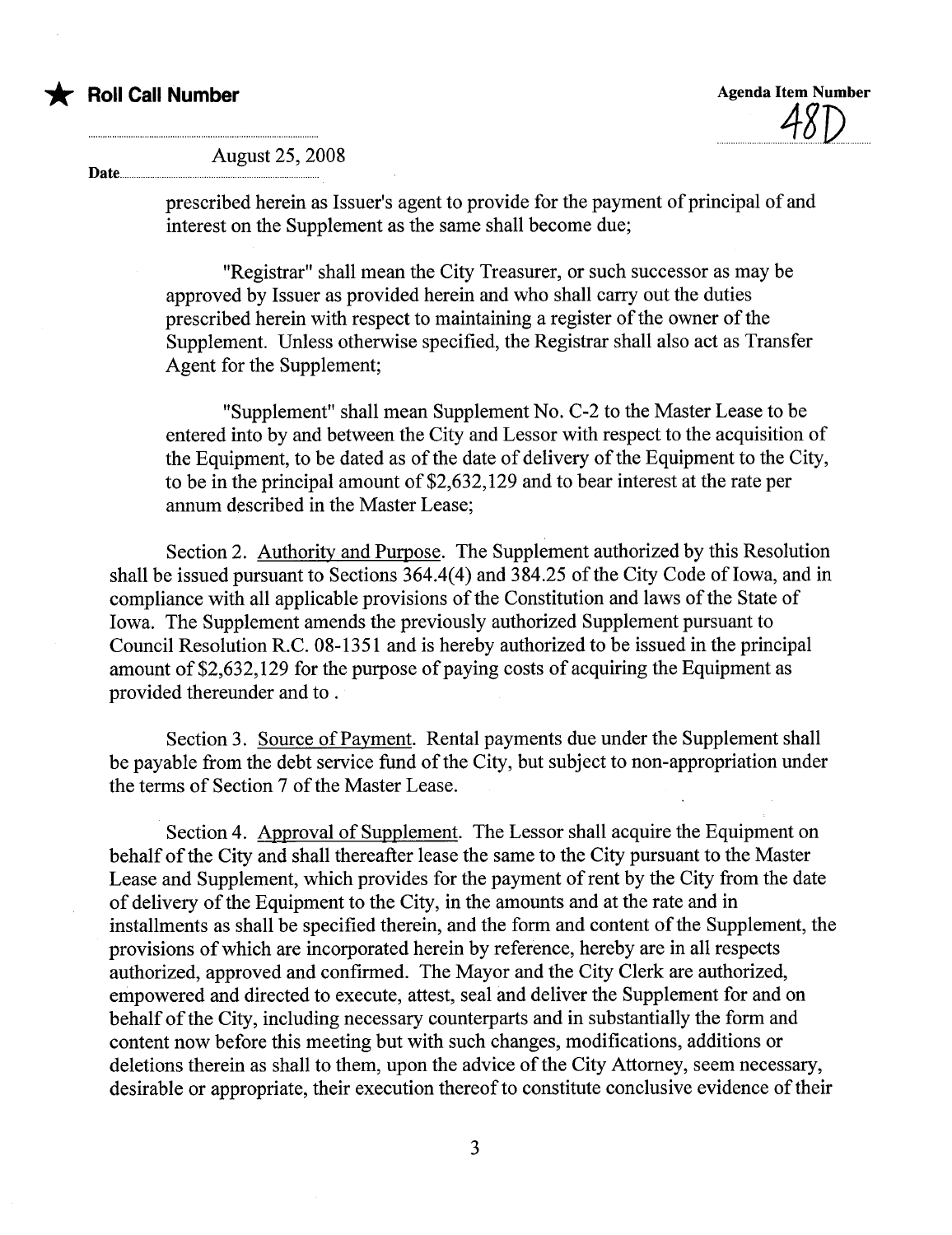

August 25, 2008

### Date......

approval of any and all changes, modifications, additions or deletions therein from the form and content of the Supplement now before this meeting, and from and after the execution and delivery of the Supplement, the Mayor and the City Clerk are hereby authorized, empowered and directed to do all such acts and things and execute all such documents as may be necessary to carry out and comply with the provisions of the Supplement as so executed.

Section 5. Approval of Financing Documents. The Mayor, the City Clerk and the City Treasurer also are authorized, empowered and directed to execute, attest, seal and deliver for and on behalf of the City any and all Financing Documents and any other additional certificates, documents or other papers and perform all other acts, including without limitation the execution of all closing documents, as they may deem necessary or appropriate in order to implement and carry out the intent and purposes of this Resolution.

Section 6. Registration of Supplement; Appointment of Registrar; Transfer; Ownership and Delivery.

(a) Registration. The ownership of the Supplement may be transferred only by the making of an entry upon the books kept for the registration and transfer of ownership of the Supplement, and in no other way. The City Treasurer is hereby appointed as Registrar and Paying Agent under the terms of this Resolution. Registrar shall maintain the books of the Issuer for the registration of ownership of the Supplement for the payment of principal of and interest on the Supplement as provided in this Resolution. The Supplement shall be negotiable as provided in Aricle 8 of the Uniform Commercial Code subject to the provisions for registration and transfer contained in the Master Lease and in this Resolution.

(b) Transfer. The ownership of the Supplement may be transferred only upon the Registration Books kept for the registration and transfer of the Supplement and only upon surrender thereof at the office of the Registrar together with an assignment duly executed by the holder or his duly authorized attorney in fact in such form as shall be satisfactory to the Registrar, along with the address and social security number or federal employer identification number of such transferee (or, if registration is to be made in the name of multiple individuals, of all such transferees). In the event that the address of the registered owner of the Supplement (other than a registered owner which is the nominee of the broker or dealer in question) is that of a broker or dealer, there must be disclosed on the Registration Books the information pertaining to the registered owner required above. Upon the transfer of the Supplement, a new fully registered Supplement,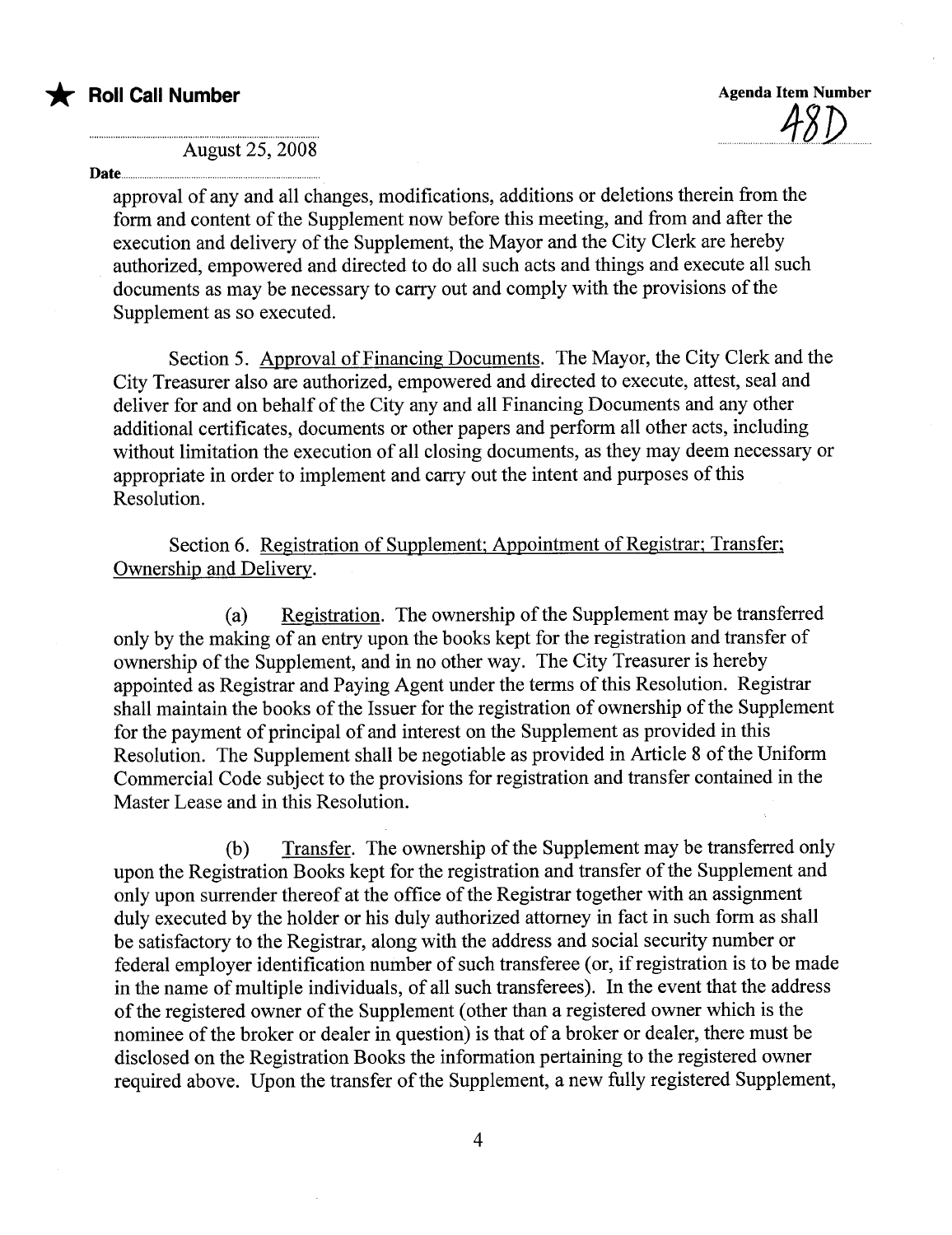

Agenda Item Number

 $.90\nu$ 

August 25, 2008

#### Date....

in aggregate principal amount equal to the unmatured and unredeemed principal amount of such transferred fully registered Supplement, and bearing interest at the same rate and maturing on the same date or dates shall be delivered by the Registrar. Any costs or expenses, including counsel fees, of the Registrar incurred in connection with an

exchange or transfer of the Supplement shall be paid by the holder of the Supplement requesting such transfers as a condition precedent to the exercise of the privilege of making such exchange or transfer.

( c) Registration of Transferred Supplement. In all cases of the transfer of the Supplement, the Registrar shall register, at the earliest practicable time, on the Registration Books, the Supplement, in accordance with the provisions of this Resolution.

(d) Ownership. As to the Supplement, the person in whose name the ownership of the same shall be registered on the Registration Books of the Registrar shall be deemed and regarded as the absolute owner thereof for all purposes, and payment of or on account of the principal of the Supplement and the premium, if any, and interest thereon shall be made only to or upon the order of the registered owner thereof or his legal representative. All such payments shall be valid and effectual to satisfy and discharge the liabilty upon the Supplement, including the interest thereon, to the extent of the sum or sums so paid.

Section 7. Application of Proceeds. The Lessor shall lease the Equipment to the Issuer pursuant to the Master Lease and Supplement. All proceeds of the Supplement received by the City shall be expended only for the purposes of acquiring the Equipment. Any such amounts on hand shall be available for the payment of the principal of or interest on the Supplement at any time that other funds shall be insufficient to the purpose, in which event such funds shall be repaid at the earliest opportunity.

Section 8. Investment of Proceeds. Any and all proceeds of the Supplement received by the City shall be invested subject to the provisions of State law and the tax covenants set forth in the Financing Documents. All such investments shall mature before the date on which the moneys are required for payment of principal of or interest on the Supplement as herein provided.

Section 9. Non-Arbitrage Covenants. The Issuer reasonably expects and covenants that no use will be made of the proceeds from the Supplement authorized hereunder which will cause the Supplement to be classified as an arbitrage bond within t he meaning of Section 148(a) and (b) of the Internal Revenue Code of the United States,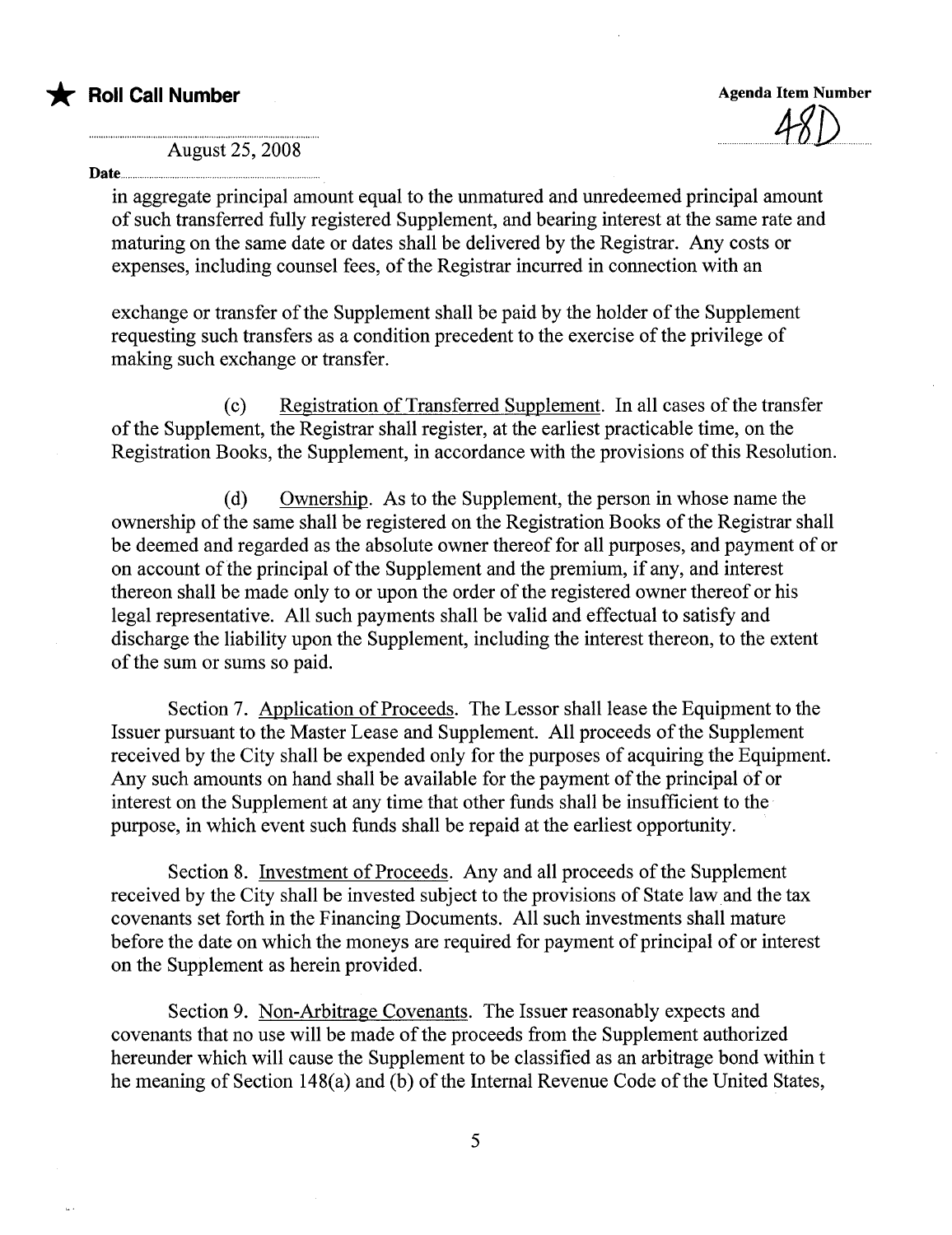

\* Roll Call Number Agenda Item Number Agenda Item Number  $\sim$  10)

August 25, 2008 Date....................................................................................

> and that throughout the term of the Supplement it will comply with the requirements of said statute and regulations issued thereunder.

To the best knowledge and belief of the Issuer, there are no facts or circumstances that would materially change the foregoing statements or the conclusion that it is not expected that the proceeds of the Supplement will be used in a manner that would cause the Supplement to be an arbitrage bond. Without limiting the generality of the foregoing, the Issuer hereby agrees to comply with the tax covenants included in the Financing Documents and said provisions are hereby incorporated by reference as part of this Resolution. The City Treasurer is hereby directed to make and insert all calculations and determinations necessary to certify as to the reasonable expectations and covenants of the Issuer at that date.

The Issuer covenants that it will make no change in the use of the proceeds available for the acquisition of the Equipment or change in the use of any portion of the Equipment by persons other than the Issuer or the general public unless it has obtained an opinion of bond counsel or a revenue ruling that the proposed project or use will not be of such character as to cause interest on the Supplement not to be exempt from federal income taxes in the hands of holders under the provisions of Section 142(a) of the Internal Revenue Code of the United States, related statutes and regulations.

Section 10. Additional Covenants. Representations and Warranties of the Issuer. The Issuer certifies and covenants with the purchasers and holders of the Supplement that the Issuer through its officers, (a) will make such further specific covenants, representations and assurances as may be necessary or advisable; (b) comply with all representations, covenants and assurances contained in the Financing Documents, which shall constitute a part of the contract between the Issuer and the owners of the Supplement; (c) consult with bond counsel; (d) pay to the United States, as necessary, such sums of money representing required rebates of excess arbitrage profits relating to the Supplement; (e) file such forms, statements and supporting documents as may be required and in a timely manner; and (f) if deemed necessary or advisable by its officers, to employ and pay fiscal agents, financial advisors, attorneys and other persons to assist the Issuer in such compliance.

Section 11. Amendment of Resolution to Maintain Tax Exemption. This Resolution may be amended without the consent of any owner of the Supplement if, in the opinion of bond counsel, such amendment is necessary to maintain tax exemption with respect to the Supplement under applicable Federal law or regulations.